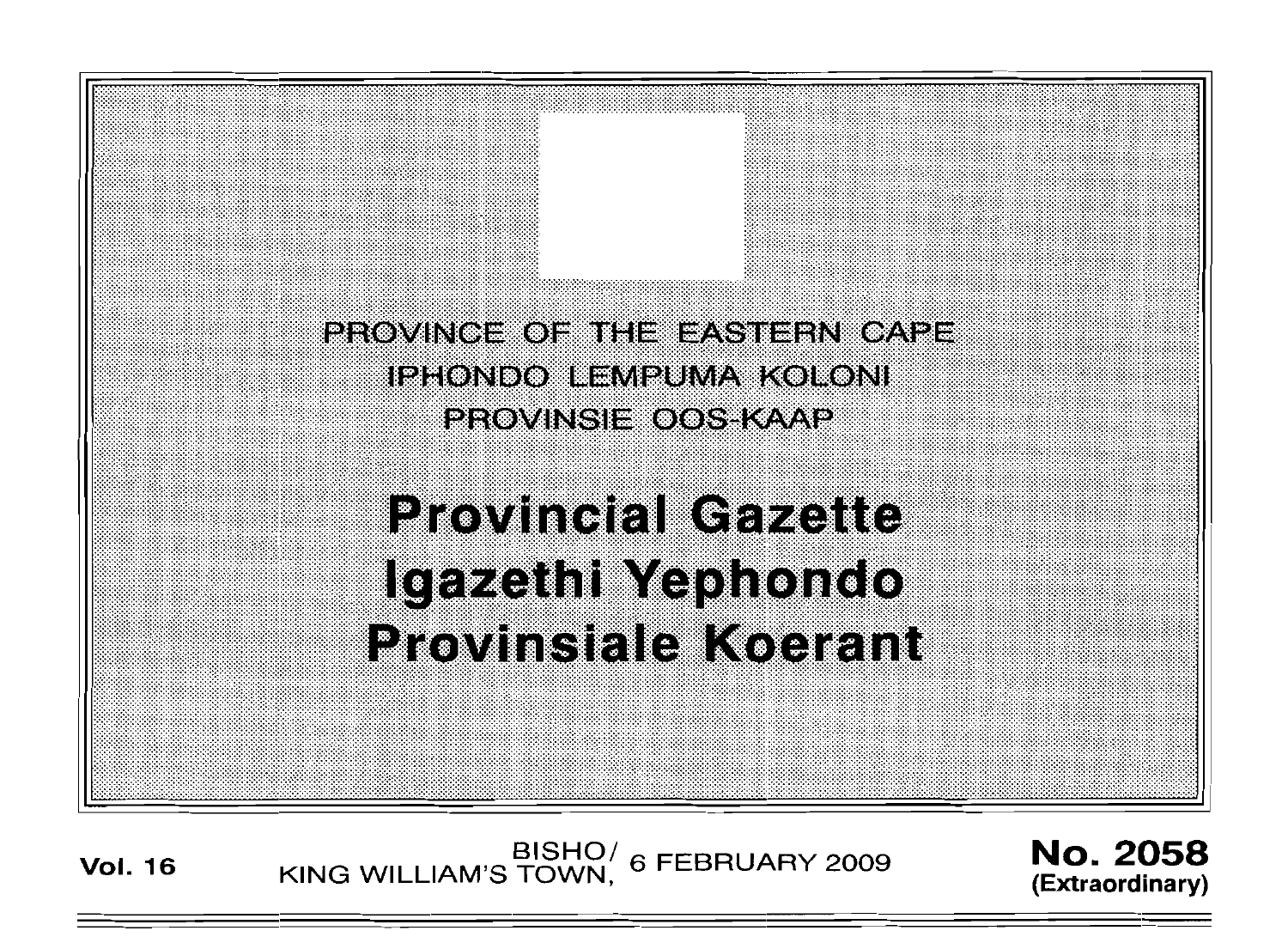|     | <b>CONTENTS • INHOUD</b> |             |                |  |
|-----|--------------------------|-------------|----------------|--|
| No. |                          | Page<br>No. | Gazette<br>No. |  |
|     | <b>GENERAL NOTICES</b>   |             |                |  |
| 35  |                          | з           | 2058           |  |
| 36  |                          | 5           | 2058           |  |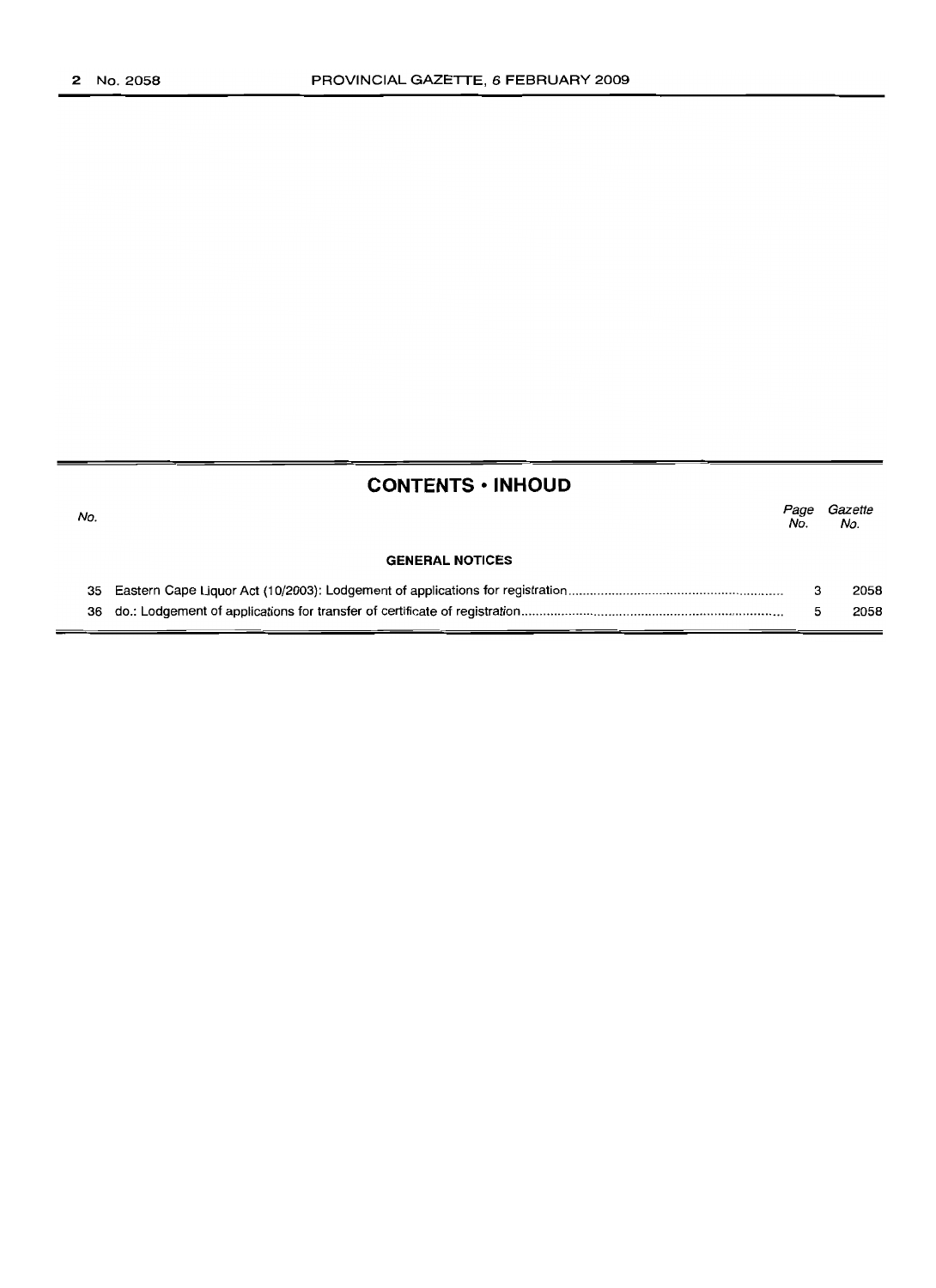# **GENERAL NOTICES**

No. 35

1. CM3 [Reg 4 (1)]

#### EASTERN CAPE LIQUOR ACT, 2003 (Act No. 10 of 2003) NOTICE OF LODGEMENT OF APPLICATIONS FOR REGISTRATION

Notice is hereby given that the applications for registration, particulars of which appear in the Schedule hereunder, have been lodged with the Board.

Interested parties may, free of charge, inspect any application which appears in the Schedule hereunder and may within twenty one days of this notice, lodge with the Board written representations in support of, or written objections.

#### THEMBI ZONO - GXOYIYA EASTERN CAPE LIQUOR BOARD 28 January 2009

#### SCHEDULE

| <b>SCHEDULE</b>              |                  |                                      |                                     |                              |                                                                                               |  |
|------------------------------|------------------|--------------------------------------|-------------------------------------|------------------------------|-----------------------------------------------------------------------------------------------|--|
| 1<br>2                       |                  |                                      | 3<br>4                              |                              | 5                                                                                             |  |
| Application<br><b>Number</b> |                  | Name and<br>number of Ward           | Kind of registration<br>applied for | Kind of liquor<br>to be sold | Name under which business is to<br>be conducted and particulars of<br>the erf, street or farm |  |
| 1.                           | ECP 16068        | Ward 15 Mnquma<br>Municipality       | Consumption on and<br>off premises  | All kinds                    | Ncedabantu Tavern, Jojweni Loc,<br>Ngancule A/A, Nggamakwe                                    |  |
| 2.                           | ECP 16069        | Ward 4<br>Sakhisizwe<br>Municipality | Consumption on and<br>off premises  | All kinds                    | Jabulani Tavern, Cala Reserve A/A,<br>Cala                                                    |  |
| 3.                           | <b>ECP 16070</b> | Ward 11 Makana<br>Municipality       | Consumption on<br>premises          | All kinds                    | Pirates, 49 African Str,<br>Grahamstown                                                       |  |
| 4.                           | ECP 16071        | Ward 10 Elundini<br>Municipality     | Consumption on and<br>off premises  | All kinds                    | Masonwabe Tavern, Ngolilwe Loc<br>No.2, Mt Fletcher                                           |  |
| 5.                           | <b>ECP 16072</b> | Ward 34 NMMM                         | Consumption off<br>premises         | All kinds                    | Diana's Shebeen, Erf 12797, No.10<br>Brandon Str, Bloemendal, PE                              |  |
| 6.                           | <b>ECP 16073</b> | Ward 58 NMMM                         | Consumption on and<br>off premises  | All kinds                    | Mbumbumbu's Place, 103 Ranisi<br>Str, N.U.8 Motherwell, PE                                    |  |
| 7.                           | ECP 16074        | Ward 26 Nyandeni<br>Municipality     | Consumption on and<br>off premises  | All kinds                    | Bathuse Tavern, Mankosi A/A,<br>Luqolweni Loc, Ngqeleni                                       |  |
| $\overline{8}$ .             | <b>ECP 16075</b> | Ward 2 Maletswai<br>Municipality     | Consumption on and<br>off premises  | All kinds                    | Shadow Tavern, Erf 3943, Joe<br>Gqabi, Aliwal North                                           |  |
| 9.                           | <b>ECP 16076</b> | Ward 14 Elundini<br>Municipality     | Consumption on and<br>off premises  | All kinds                    | Thembalethu Tavern, Vuvu A/A,<br>Mount Fletcher                                               |  |
| 10.                          | ECP 16077        | Ward 5 Ngqushwa<br>Municipality      | Consumption on and<br>off premises  | All kinds                    | Lulu's Tavern, Nxhwashu Loc, KWT                                                              |  |
| $\overline{11}$ .            | <b>ECP 16078</b> | Ward 35 BCM                          | Consumption on and<br>off premises  | All kinds                    | Ntshantsha's Tavern, Nakani Loc,<br>KWT                                                       |  |
| 12.                          | <b>ECP 16079</b> | Ward 5 NMMM                          | Consumption on<br>premises          | All kinds                    | Level 3, Erf 2971, 9 Eastbourne Rd,<br>Central, PE                                            |  |
| 13.                          | ECP 16080        | Ward 12 Matatiele<br>Municipality    | Consumption on and<br>off premises  | All kinds                    | Mauritius Tavern, Kgubetswana A/A,<br>Matatiele                                               |  |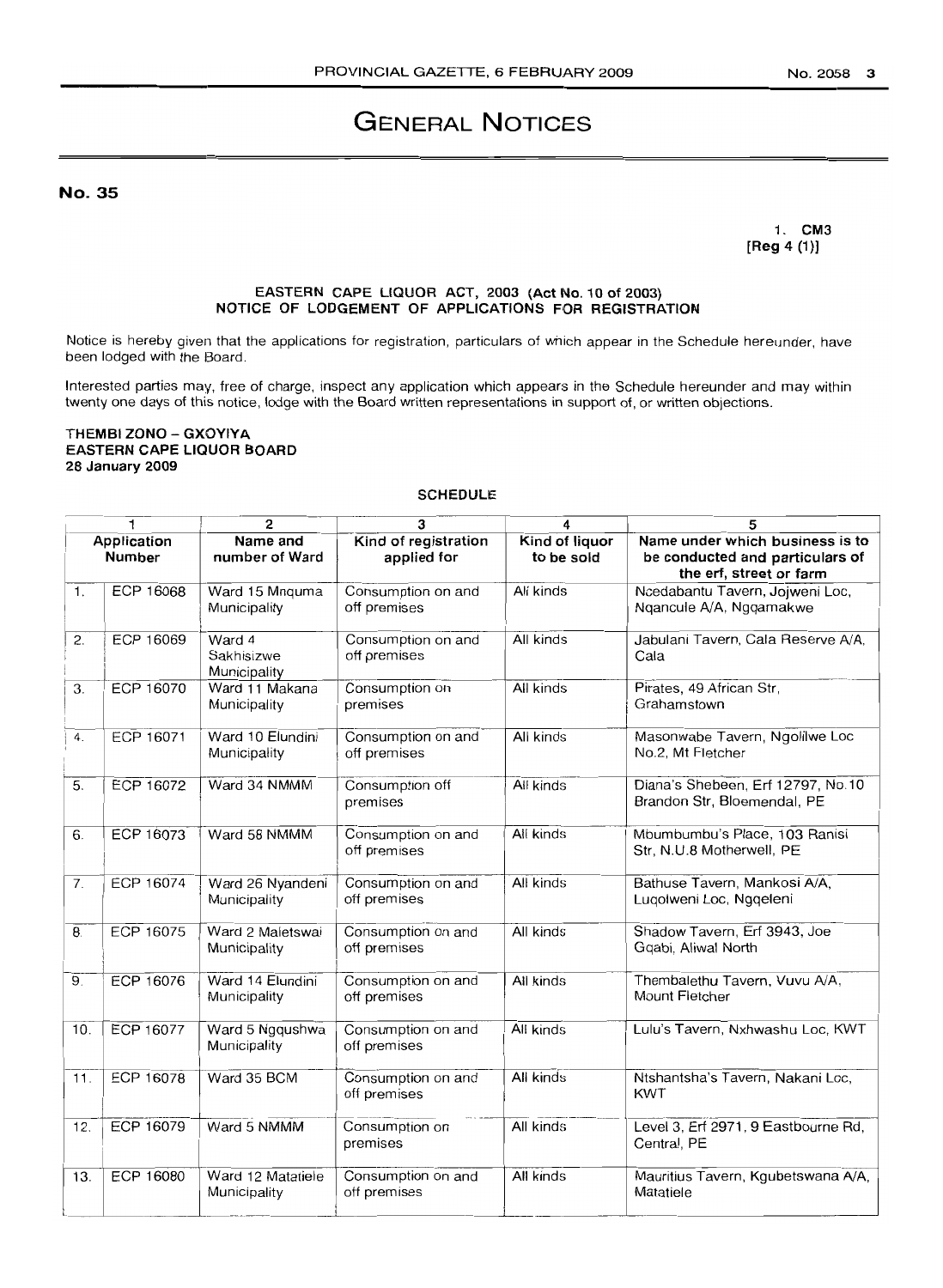| 14. | ECP 16081        | $\overline{\text{Ward}}$ 1<br>Umzimvubu<br>Municipality | Consumption on and<br>off premises | All kinds | Zenzele Tavern, Brooksnek A/A,<br>Pepeni Loc, Mt Ayliff                         |  |
|-----|------------------|---------------------------------------------------------|------------------------------------|-----------|---------------------------------------------------------------------------------|--|
| 15. | <b>ECP 16082</b> | Ward 2<br>Umzimvubu<br>Municipality                     | Consumption on and<br>off premises | All kinds | Ekuzameni Tavern, Cabazana A/A,<br>Mt Ayliff                                    |  |
| 16. | <b>ECP 16083</b> | Ward 2<br>Umzimvubu<br>Municipality                     | Consumption on and<br>off premises | All kinds | Shukushukuma Tavern, Upper<br>Cabazana Loc, Mt Ayliff                           |  |
| 17. | <b>ECP 16084</b> | Ward 1<br>Ntabankulu<br>Municipality                    | Consumption on and<br>off premises | All kinds | Ntshentshe Tavern, Gxwaleni A/A,<br>Tshingwane Loc, Mt Ayliff                   |  |
| 18. | <b>ECP 16085</b> | Ward 4 Matatiele<br>Municipality                        | Consumption on and<br>off premises | All kinds | Thabo's Tavern, Sibi A/A, Bethel<br>Loc, Matatiele                              |  |
| 19. | ECP 16086        | Ward 5 Matatiele<br>Municipality                        | Consumption on and<br>off premises | All kinds | Sbu Tavern, Makhaba A/A,<br>Matatiele                                           |  |
| 20. | ECP 16087        | Ward 5 Matatiele<br>Municipality                        | Consumption on and<br>off premises | All kinds | Mngxongo Tavern, Chibini Loc,<br>Mzongwana A/A, Matatiele                       |  |
| 21. | <b>ECP 16088</b> | Ward 10 Matatiele<br>Municipality                       | Consumption on and<br>off premises | All kinds | Malinge Tavern, Maluti A/A,<br>Matatiele                                        |  |
| 22. | <b>ECP 16089</b> | Ward 29 KSD<br>Municipality                             | Consumption on and<br>off premises | All kinds | Amathole Tavern, Zwelitsha Loc,<br>Mqanduli                                     |  |
| 23. | <b>ECP 16090</b> | Ward 16 NMMM                                            | Consumption on and<br>off premises | All kinds | Kwa John's Tavern, 278 Mk<br>Silverton, Kwa Zakhele, PE                         |  |
| 24. | ECP 16091        | Ward 32 KSD<br>Municipality                             | Consumption on and<br>off premises | All kinds | Dambuza Tavern, Gwegwe Location<br>Mthatha                                      |  |
| 25. | <b>ECP 16092</b> | Ward 41 NMMM                                            | Consumption on and<br>off premises | All kinds | Vumza's Place, Plot 9866<br>Greenfields, PE                                     |  |
| 26. | ECP 16093        | Ward 34 NMMM                                            | Consumption off<br>premises        | All kinds | Debbie's Place, 8 Yellow Wood Str,<br>Arcadia, PE                               |  |
| 27. | ECP 16094        | Ward 33 NMMM                                            | Consumption off<br>premises        | All kinds | Pang's Place, Plot 300 Kliprand,<br>Kleinskool, PE                              |  |
| 28. | ECP 16095        | Ward 41 NMMM                                            | Consumption on and<br>off premises | All kinds | D&C's Place, 26 St Thomas Str,<br>Bethelsdorp, Ext 28, PE                       |  |
| 29. | <b>ECP 16096</b> | Ward 27 NMMM                                            | Consumption on and<br>off premises | All kinds | Sdie's Tavern, 27276 Emfeze Str,<br>Soweto On Sea, PE                           |  |
| 30. | <b>ECP 16097</b> | Ward 2 Engcobo<br>Municipality                          | Consumption on and<br>off premises | All kinds | Lagos Tavern, Didi A/A, Engcobo                                                 |  |
| 31. | ECP 16098        | Ward 29 KSD<br>Municipality                             | Consumption off<br>premises        | All kinds | Union Hotel, 15 Main Str, Mqanduli                                              |  |
| 32. | ECP 16099        | Ward 6 KSD<br>Municipality                              | Consumption on and<br>off premises | All kinds | Sherwins Action Bar, Erf 2734, 2<br>Errol Spring Avenue, Southerwood,<br>Umtata |  |